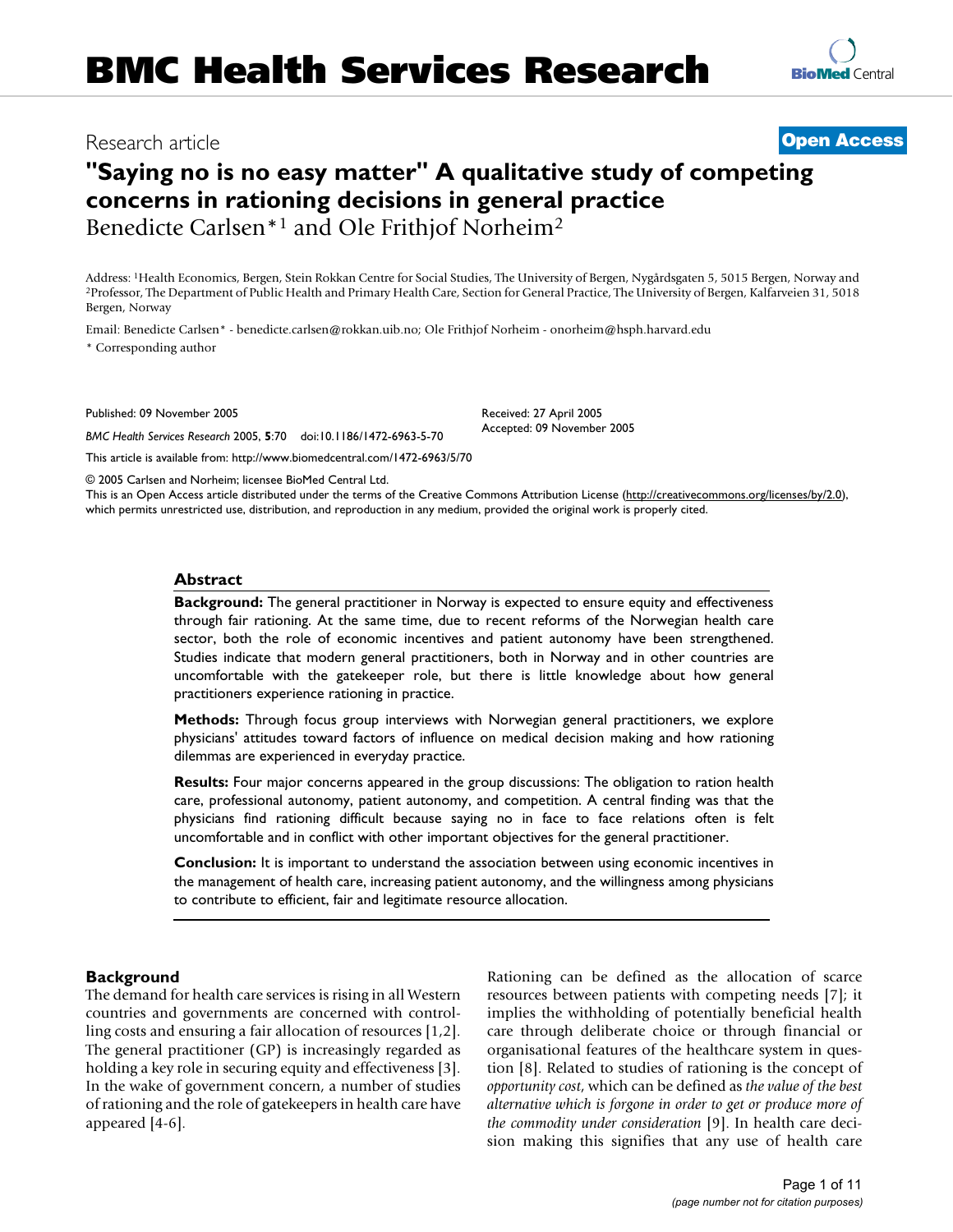resources should be viewed as denying the opportunity for some other patient to use the money for potentially greater benefit [10].

The view of physicians as rationing agents, commonly accepted by health economists and health administrators, can be contrasted with a more traditional patient advocacy view, where the physician is seen first of all as representing the best interests of each individual patient. Thus, there is often said to be a conflict between the role of physicians as gatekeepers and as patients' advocates. This simple dichotomy is, however, misleading. Many commentators have pointed out that it is possible to hold multiple roles in the physician-patient relationship and that what role one adopts is highly context sensitive [11- 13]. In fact, GPs are expected to both take care of the individual patient's need and at the same time take account of common resource use. In Norway, for example, this dual responsibility is clearly stated in the Norwegian Medical Association's ethical guidelines [14].

The gatekeeper role is one of many dilemmas. A Norwegian study from 1993 showed that among a selection of general practitioners, 93% had experienced a conflict between responsibility towards the individual patient and the requirement to manage the health budget [15]. Both British and North American studies of physicians' attitudes to rationing in their practices indicate that GPs are increasingly uncomfortable with the gatekeeper role [5,16,17]. In the case of Norway, we know that Norwegian GPs are reluctant to function as gatekeepers [18], referral rates are increasing [19], and that guidelines for rationing seldom are adhered to [20].

The Norwegian government has expanded the use of economic incentives and market mechanisms in the health sector, while still relying on GPs to filter access to a number of specialised services including both drug and non-drug treatments. In some areas, e.g. the prescription of some common drugs covered by the National Insurance Scheme, the government provides guidelines for rationing. Yet in most instances (e.g. referrals), the GPs are expected to use their best professional judgement to secure an effective and fair allocation of resources.

In 2001 a list-based system was introduced in general practice covering practically the whole population. In addition the payment system was altered from a combination of fee-for-service payment and a practice allowance component, to the current system where the fixed component is replaced by a capitation part. Every GP is granted a fixed remuneration for each person listed, while the rest of the income comes from activity based remunerations and a small out of pocket fee. The Norwegian GPs have no budget responsibility (as e.g. in the UK fund-holding system). The introduction of the patient-list system was seen as a step towards increased patient rights and adequate access to health care. In 1999 The Patients' Rights Act was passed which accentuate the patients' autonomy, e.g. the right to free choice of hospitals and the right to be informed and involved in medical decision making [21]. We have described elsewhere how the new incentive structure enhances competition and motivation for fulfilling patients' expectations and thereby weakening the GPs commitment to the gatekeeper role [22].

There is an ongoing debate among scholars about how to understand GP behaviour in clinical decision making. In principal-agent theory, the GP is seen as a rational actor who maximizes utility, but there has been considerable divergence in which motivators that are considered relevant in the utility function [3,23]. Alternative models criticise the principal-agent theory for ignoring the influence of norms and altruism in physicians' discretionary choices. The bottom line of empiric research seems to be that economic incentives do have an effect on GPs discretionary choices, but other factors, especially medical considerations and professional norms seem to be more influential [23,24]. Some authors have warned that the use of economic incentives in the management of physicians may backfire and ultimately undermine professional norms [25,26].

In order to achieve the goals of efficient and fair resource allocation, it is vital to understand how the agents of rationing, in this case GPs, experience and manage their gatekeeper role. If the gatekeepers find it impossible to act according to common principles for rationing and priority setting, there will be no rationing or rationing will be haphazard and unfair. However, we know little about physicians' experience of and attitude to these reported rationing dilemmas in general practice [16,18].

The aim of this article is to explore how Norwegian GPs experience rationing dilemmas in everyday practice. In the context that our study was conducted, we anticipated economic incentives and patient claims to be of importance in GPs decision making, but we were open for other suggestions from the interview participants and were aiming at finding out what factors where important in the view of the GPs themselves. We were also interested in understanding how one motivating factor is balanced against another.

# **Materials and methods**

This empirical study relies on data collected in 11 focus group interviews with a total of 81 participants, all of whom were Norwegian primary care physicians. The interviews took place in spring 2002 as part of a national evaluation study in connection with the introduction of a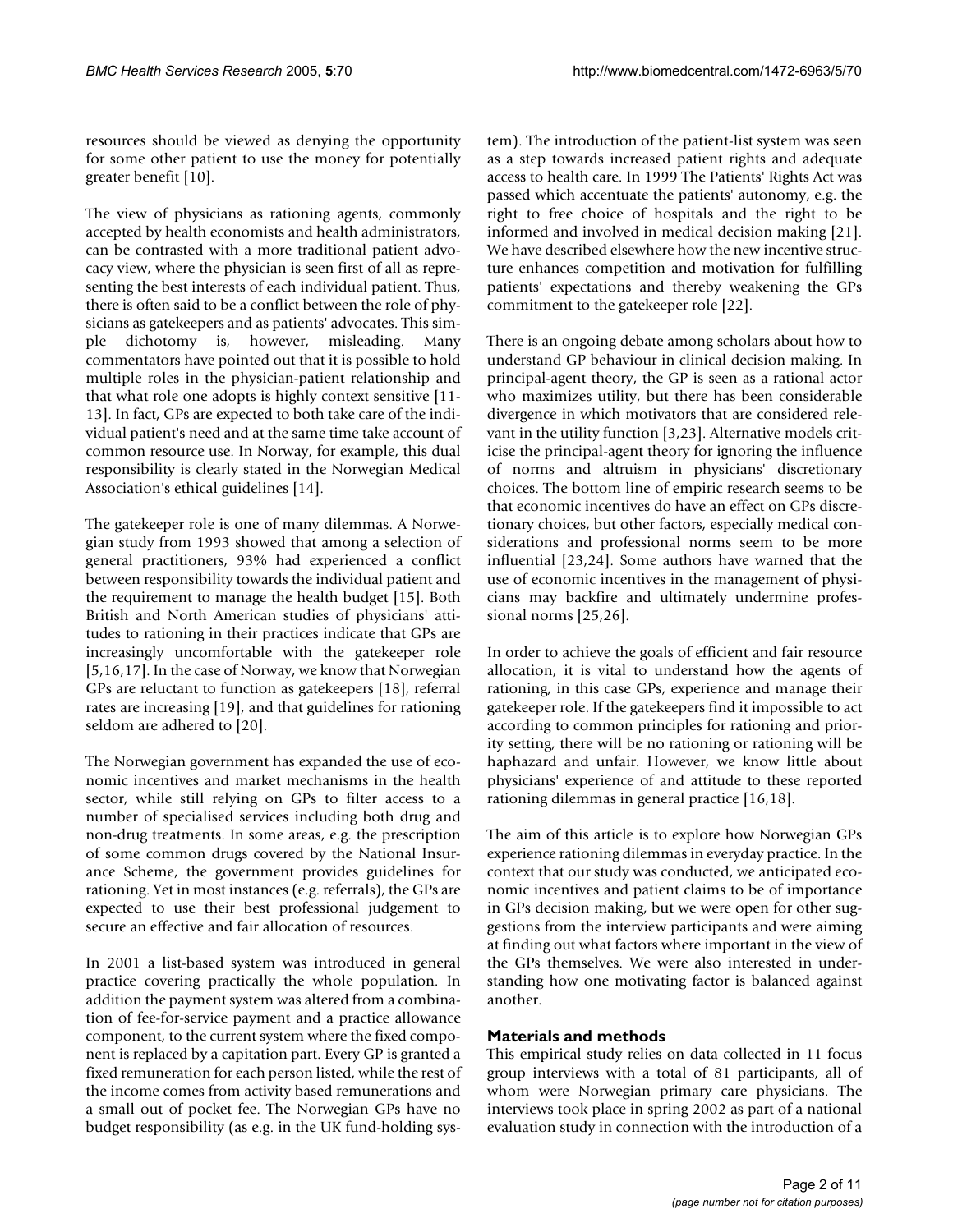capitation-based patient list system in primary health care.

A purposive sample was recruited from tutorial groups and specialists' continuous education groups in the counties of Hordaland and Oslo. Both rural and urban municipalities are represented (67.5% of the participants had their practice in an urban municipality). The sample was chosen to represent well-known differences and typical practices. In the final sample, 58% were male and length of experience as a GP varied between 0.5 and 27 years with a mean of 11 years. We invited 23 groups to participate by sending a letter by mail to the group co-ordinators, and followed up the invitations with telephone calls. Of these, 13 groups wished to participate, two declined and eight were difficult to reach by telephone. Among the 13 positive answers, 11 groups were interviewed. The groups were homogenous with respect to age and work experience and, with the exception of one group, balanced with respect to gender.

The data were collected through semi-structured focus group interviews and a short questionnaire given to all participants at the start of each interview. The interview guide was tested in the first group interview, after which a number of changes in the wording were decided. After this, following the recommended procedure in the *framework approach* [27], the questions were not changed again. The interviews were conducted by the authors; a social scientist trained in social anthropology and a GP and professor in medical ethics. Interviews lasted between one and two hours, and the discussion was audio taped and transcribed for subsequent analysis. Each interview began with an introduction by one of the researchers who clarified the study's focus and central concepts after which discussion between the participants was encouraged.

The introduction presented our underlying assumption about discretionary choices [28]. The main message was as follows: "Even when practice is based on the methods of evidence-based medicine, numerous grey areas and uncertain indications for treatment remain. Physicians are therefore key actors in rationing decisions and the scope for discretion is wide. It is in these grey zones of discretionary choices that everyday decision making shapes the content and volume of medical practice."

We focused on three types of decisions where there are substantial grey areas and where the scope for discretion is known to be wide:

- The prescription of reimbursed drugs
- The referral of patients to secondary care

# - The issuing of sickness certificates

The physicians then discussed how they perceived that different factors influence their professional discretion. We used an interview guide with 12 questions focusing on the informants' view of the gatekeeper role, how to balance the obligation to serve the individual patient vs. rationing and their experience with difficult rationing decisions. We asked specifically of how the relationship with patients and economic incentives affect how they make rationing decisions. As the focus of the study was rationing dilemmas, the participants were encouraged to consider the problematic cases.

# *Analysis*

The transcripts were coded by hand. Initially the statements in the transcripts of the first four interviews were condensed as keywords and short phrases based on both the original framework and new themes introduced by the informants. This was conducted separately by the two authors. Then the two sets of coded texts were compared and the researchers agreed upon a system of categorisation based on recurrent subjects in the keywords. The analytical steps were inspired both by Kvale's eminent description of coding and categorisation [29] and by Ritchie and Spencer's analytical steps in the framework approach [27].

The quotes presented here are not necessarily the best formulated or the most striking. Rather we have tried to select representative statements that were not too long and that can be understood when separated from the context. We have translated the statements from Norwegian to English.

# *Ethical considerations*

The project has been reviewed and approved by the Norwegian Social Science Data Service against the privacy and license requirements of the Personal Data Registers Act and the guidelines for research ethics in the social sciences, law and the humanities according to the National Committee for Research Ethics in the Social Sciences and the Humanities. All respondents were informed about anonymity issues, their right to withdraw from the study and the purpose of the study.

# **Results**

When describing discretionary choices, respondents' answers centred around four major topics:

- The obligation to ration health care
- Professional autonomy
- Patient autonomy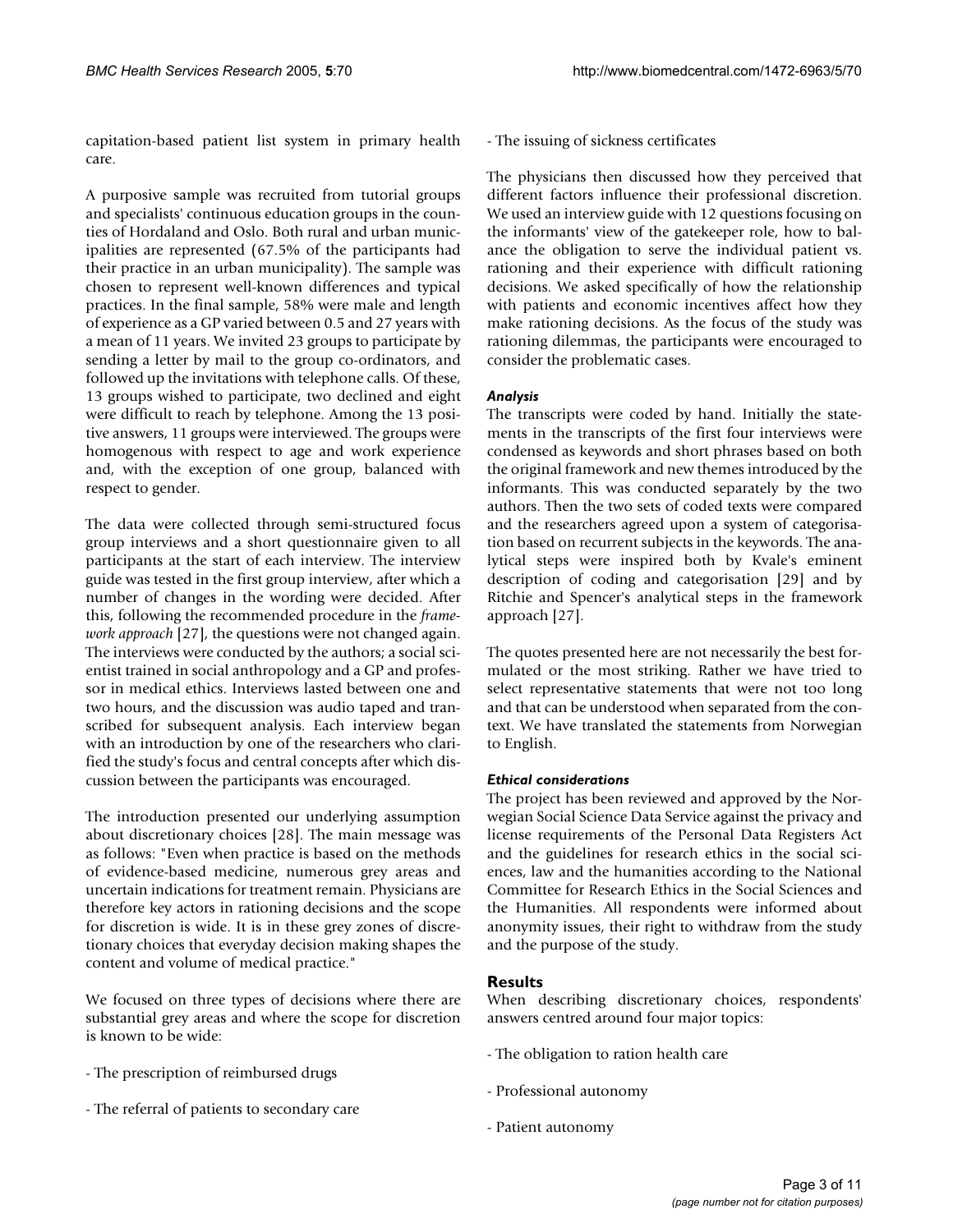#### - Competition

In the following section, we report the results of our analysis of the four major issues of special concern. Many of the citations are related to more than one of the major topics. This is quite illustrative of how the different factors seem to be constantly weighed against one another but also intertwined when the informants are describing incidents of making discretionary choices.

#### *The obligation to ration health care*

Participants described many cases of how demanding patients induce them to act as patients' advocate and neglect the gatekeeper role, although some of them stressed that in most instances they have no problems balancing the two roles, for instance through informing and reasoning with the patient. Others stated that they experience a predicament between rationing on society's behalf and offering the best service available to the consulting patient. In the words of one of the participants: Saying no is no easy matter.

Below three informants are discussing reasons for giving in to patients' claims for referrals:

Informant 1: *The patients who want a referral to a specialist have made up their mind beforehand that that's what they want. And then I find it quite difficult to explain to them that they don't need it.*

Informant 2: *And it takes twice as much time.*

Informant 3: *I feel in a way that I have to offer good service. I don't want anyone to leave my list. I don't want a bad reputation, do I? I live in the same place that I work and I want to please people.*

(Three participants in a spesialists' group, Oslo)

Many times informants exclaimed that they just can not bring themselves to say no when patients are insistent. Instead of saying no, other strategies are used to evade conflict as this story illustrates:

*I often find it hard and very time consuming to get people to change their minds. The most recent example that comes to mind was an elderly lady. I finally ended up saying, "Yes, I think that before we go any further I should refer you to a rheumatologist who can assess your need for this treatment, and then we can talk." It was perhaps a bit cowardly of me. I could have told her, "You won't get that treatment from me and if you want me to be your doctor that's the way it's going to be." But I couldn't face doing that so I referred her; so now she has to go to the rheumatologist and then come back to me and then we'll see. Hopefully he agrees with me.*

(Male GP specialist, 26 years of experience as a GP)

Another finding, however, was a lack of awareness among several of the respondents about the need for rationing and the reasons behind government guidelines and regulations. Some said that they do not see the point in rationing when the costs involved are small.

*I believe that as GPs we very rarely consider the aspect of public finances, that we for instance refrain from making a referral because of high public costs. We usually use more rational arguments related to what is best for the patient, then we argue that the patient will not benefit much from a certain referral and therefore we will not refer. We try not to think too much that this implicitly means less public expenditure, so that only to a small degree do we make our decisions based on the common good.*

(Male GP, 4 years of experience as a GP)

Many were unsure of what are expected of them as gatekeeper. Several seemed to have solved the quandary by concluding that when a GP spends time and effort in trying to convince the patient that there is no indication for a requested intervention, the GP is an active gatekeeper even if the result is that the patient gets his or her own way in the end.

*But aren't we gatekeepers when we put up barriers for people by discussing things and putting forward arguments, even when the conclusion is that the person gets what he wants? Isn't that another way of being a gatekeeper?*

(Male GP, 3 years experience as a GP)

#### *Professional autonomy*

Most of the informants were concerned about the degree of professional autonomy and freedom in their work, both in rationing decisions and in how to run their practice. Hence the concept of professional autonomy as it is used here is dual, incorporating autonomy in relation to patients and autonomy in relation to the health authorities.

Some stated that the relative freedom of GPs compared to for example hospital physicians was an important reason for their initial career choice. During interviews, some informants initially claimed that their professional autonomy is not at all complicated by patients' demands and government guidelines for rationing, but during the discussions it became evident that many informants are fearful that they are gradually losing their traditional freedom and autonomy in clinical decision making. Many illustrative examples were given of how difficult it is to maintain an autonomous position.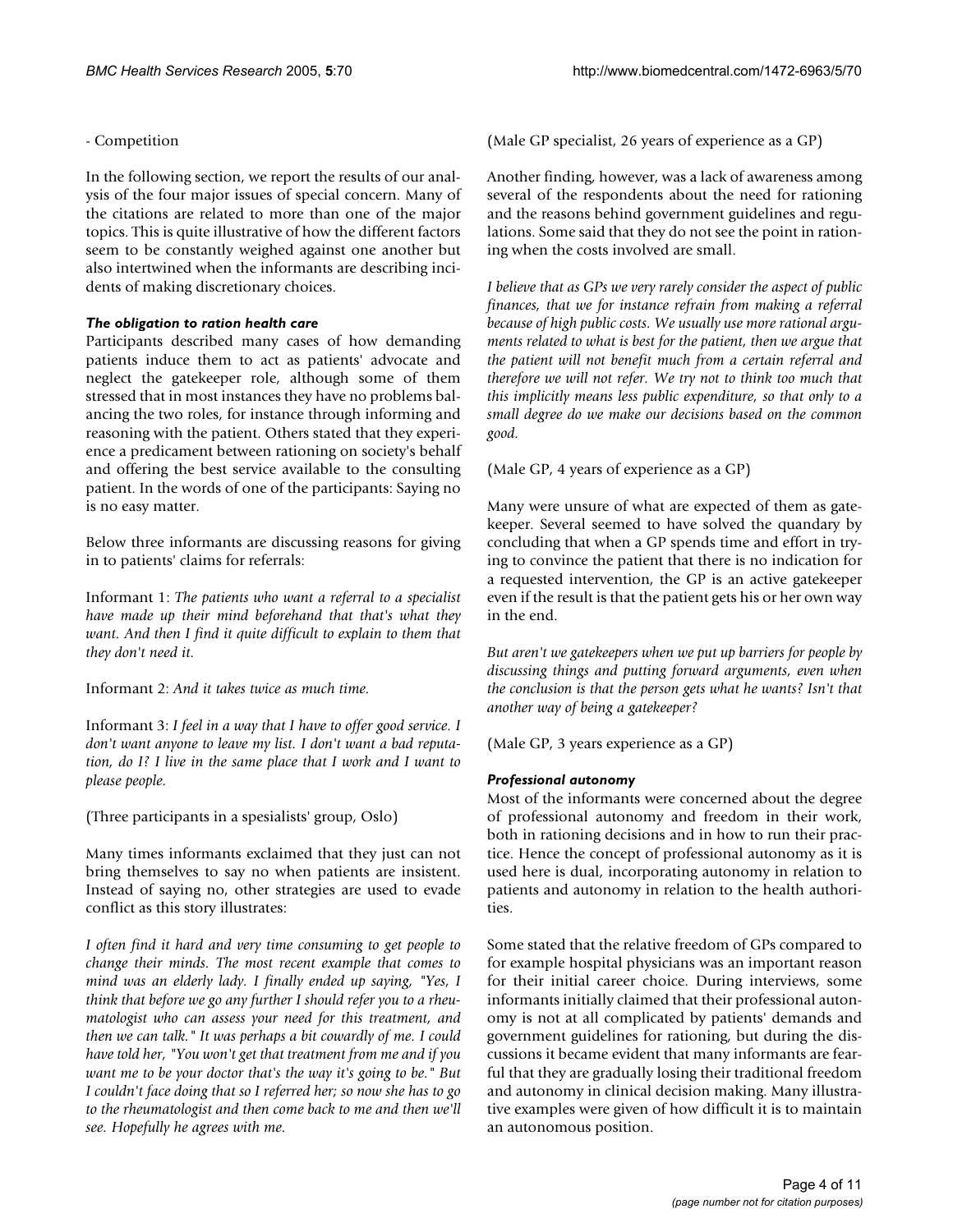Early in the interviews several informants claimed that, in situations where there is room for discretionary choice, they are influenced neither by patients nor by health authorities.

*I would never compromise my own judgement and give patients what they want all the time just to keep them on my list. [...] I have to say that professional concerns always come first, before that sort of selfish need.*

(Female GP specialist, 20 years of experience as a GP)

In contrast a few informants explained how they refer to government rules and guidelines because it makes it easier to refuse demands from patients.

*If they come in and say that they're depressed and so on, it can be difficult, but it's tidier if you follow the rules. So I prefer to tell them that these are the rules instead of making exceptions in individual cases, because that's a dangerous path.*

(Female GP specialist, 16 years of experience as a GP)

There were several informants who conveyed a feeling of conflict between professional autonomy and rules and guidelines set by central health authorities. One example much discussed was the use of statins and anti-hypertensives:

Question: *Do you find that the limits the government has set are clear when it comes to anti-hypertensives and statins?*

Informant: *No. I tend to stick to my own, let's say, professional judgement and not to any official limitations. That is definitely the case.*

(Female GP specialist, 15 years of experience as a GP)

*Another matter is the kind of public finance decision about which level of spending to choose. How much money does Norway as a society want to spend on anti-hypertensives, and how much does Russia want to spend? It's a political decision. The reason why it's sensible to have a spending limit in a country is of course that if all physicians have different limits and some of them are treating patients too aggressively while others are not treating aggressively enough, then the cost-benefit of the use of medicines is less, and it becomes more or less random which group of patients gets help. If there had been an absolute limit, and the limit was set at a reasonable level, maybe not a cholesterol level of 8.2 but let's say 7.5, then the physicians would have to respect the rule and the patients who did not fulfil this criterion but still were eager to get treatment could pay for it themselves.* [The levels as they are set today] *are not respected by GPs, and that may be because the criteria are unrealistic, and we are trying to satisfy our patients.*

(Male GP specialist, 4 years of experience as a GP)

Others said that the rules for remunerated prescribing are perfectly clear and that they never bend them. However, such statements tended to be moderated or even contradicted later in the discussion. Sometimes one of the participants provoked this openness by admitting to bending the rules for remunerated prescriptions or to referring without sufficient medical indications.

A fear of losing professional autonomy because of economic incentives and competition was expressed by many of our informants, although not always in a straightforward or personal manner. Below are two quotes from the same informant, the first early in the interview and the second later as the discussion had accelerated:

1: *Our decisions are always based on our professional judgement. The reform* [the new capitation- and list-based system] *has had no influence whatsoever.*

2: *A relatively serious drawback* [of the reform] *is that you are forced to become a peddler. At the start it made the hairs at the back of my neck stand on end. It feels very unpleasant. Once you've gone along with this premise I think it's a terribly sad situation for our health services as a whole. It has huge consequences ...*

(Male GP, 6 years of experience as a GP)

# *Patient autonomy*

There were repeated claims that patients have become better informed about their rights as patients, and that they appear increasingly demanding. When discussing why they give in to patients' demands even when the claims are not clearly within what would be defined as medically necessary; many referred to the ideal of patient autonomy and patient centred care which implies respect for patients' subjective experience and sharing decisions with patients.

*What we see as trivial and marginal can be very important for the patient for some reason or other that is not immediately clear. When it comes to referrals for instance, it's incredible how manywomen want to see a gynaecologist for no apparent reason. Most are persuaded not to, but some have had an aunt who had ovarian cancer and they tell you that they're worried because of that. One woman told me that she had found a whole new life after she started visiting the gynaecologist once a year. Then it is not marginal after all.*

(Female GP, 4 years of experience as a GP)

*I have not experienced much conflict when it comes to saying "no", maybe because we manage to rationalise it so that it*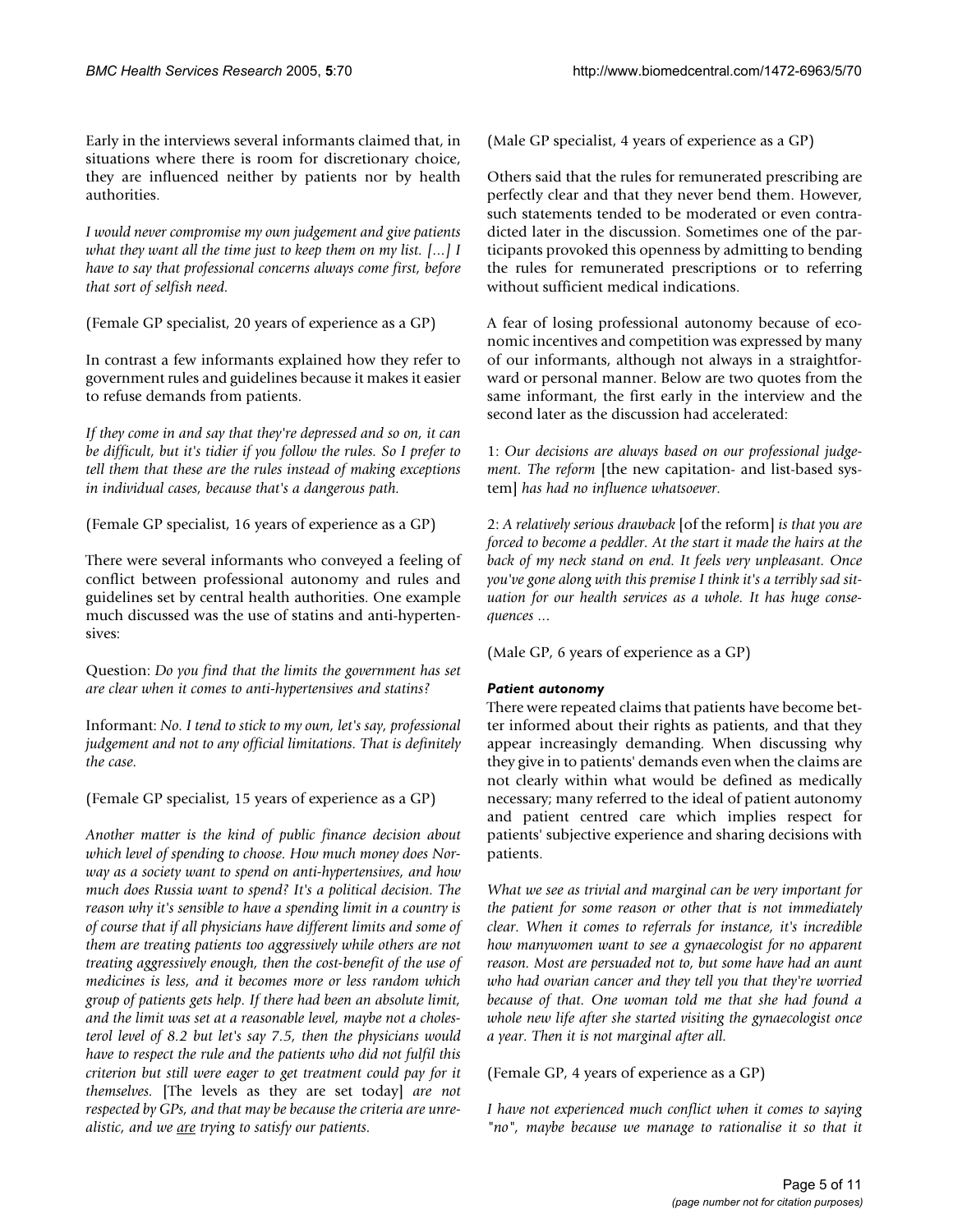*becomes reasonable to say "yes", i.e. you refer a patient for a CT scan, or something like that, even though it is obvious to you that medically the patient doesn't need it. But they can become quite anxious, and this is one of your regular patients, and you know that one way of getting rid of the problem is to do it even though you know that medically it is absolutely unlikely that they will find anything. And of course there is always a risk that they do find something. I have been asking myself whether I am able to give a categorical "no" to a demanding patient with whom I expect to have a long-term relationship.*

(Male GP specialist, 21 years of experience as a GP)

A common explanation for why it is difficult to say no was the need for social approval.

*What's quite typical for the way some colleagues work, and maybe sometimes for the way we work too, is that we're interested in getting the patient admitted to the right place, to the right hospitals, to the right specialists, because then we get happy and satisfied patients.*

(Male specialist GP, 20 years of experience as a GP)

The participants were also concerned about avoiding conflicts with patients. The physicians described in detail how they manage to avoid conflict by explaining their medical opinion and sharing decisions with patients. The majority claimed that talking with and convincing the patient virtually kept them out of conflict with patients.

*Most often, to avoid conflict, I try to get the patient to share my view.*

(Male GP, 3 years of experience as a GP)

However, they often give in when the patient is not convinced:

*You might call it gatekeeping if you could explain to him* [a patient] *that he could manage without the CT scan that it ended up with. But it was quite obvious that to him having the scan was a reasonable way of getting rid of the worry. So that is probably the way it works. You could define gatekeeping as pushing it until you see that there is a real need that is reasonable. Then you rarely get into that conflict. But you would get into that conflict if you received a message from the radiology department telling you that the monthly budget was up, but we don't, you know.*

(Male specialist GP, 21 years of experience as a GP)

# *Competition*

The physicians generally agreed that they find themselves increasingly drawn into a health care market, where patients act as demanding consumers and they as physicians compete to please these consumers.

*Some patients put pressure on the physician to write out a sick leave certificate or prescribe when it perhaps isn't necessary. And if you don't do it, you might be pressured and they might leave for another GP.*

(Male GP, 2 years of experience as a GP)

For others it was problematic to admit to being influenced by economic incentives. One of the informants initially answered "no" to our question whether the economic and social incentives in the patient list system influenced his discretionary choices, and he continues:

1: *It can't be that one suddenly should treat patients differently in consultations. That would be strange, wouldn't it? Because I believe that would mean that we are driven by organisational moves rather than our own medical understanding.*

(Male GP, 3 years of experience as a GP)

Later in the interview session, the same informant comments on the same question:

2: *I think maybe that GPs are behaving differently* [after new incentives were introduced]. *Why on earth one would do that is of course a question, but ...*

A general impression from the interviews was willingness to departure from adherence to government rules for e.g. reimbursed prescriptions, in order to satisfy the patients:

*I suppose we have all prescribed cortisone creams and asthma medication and things like that as standard prescriptions* [i.e. covered by the National Insurance Scheme]. *Isn't that right? I mean, the combination of regular patients and the demands made by consumers in the health care market, they won't wait or take no for an answer, right? And I am not sure we are good at setting limits to control it.*

(Male specialist GP, 21 years of experience as a GP)

One reason given for not adhering to the remuneration guidelines was that it is pointless to ration if patients can get what they want from somebody else. This argument clearly also touches on the element of competition for patients.

*A new patient came in who had several things she wanted me to look at. I had just given her three prescriptions and then she adds that she just wanted a prescription she had had before, which I didn't know about as she was a completely new patient. So I wrote out a private prescription* [i.e. **not** covered by the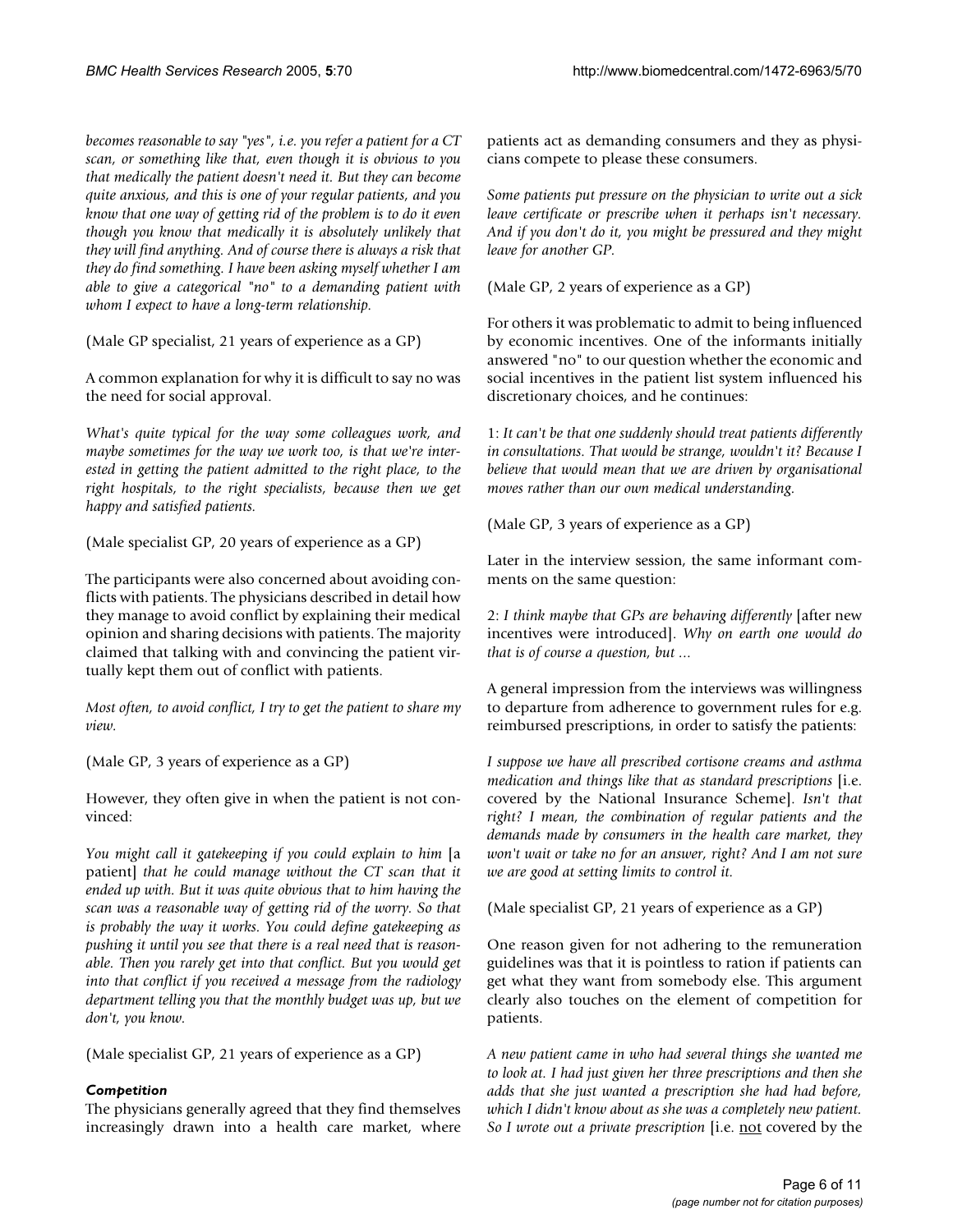National Insurance Scheme] *for her, and then she says, "But I usually get a standard prescription!" Then her time was up, and I thought "I can't stand listening to all the details and discussing them," so I just said "Fine" and wrote her the standard prescription.*

(Female specialist GP, 15 years of experience as a GP)

#### *Competing and compatible motivators*

A key finding is that the obligation to ration health care is not generally embraced by GPs. Professional norms and respect for patient autonomy on the other hand, are strongly emphasized as integrated and at the very core of their professional judgement. When it comes to the role of economic incentives, the statements are more ambiguous. The idea of economic incentives is sometimes dismissed as an external factor without power to influence GP decision making whatsoever, while some informants state that they are worried that market mechanisms are gradually undermining professional autonomy.

General practitioners in our study find themselves caught in a web of conflicting concerns presented here as the four main topics. Some of these motives are easy to combine and some are often experienced as conflicting. In the paragraphs about rationing and patient autonomy we reported the participants descriptions of how a firm professional autonomy in relation to patients is experienced as a necessary requirement to fulfil the rationing role, because in the current system with universal coverage by a third party payer and free choice of healthcare provider combined with capitation and competition for patients, it is tempting to go along with patients' wishes. At the same time rationing is often presented as in conflict with respect for patient autonomy. On the other hand, as the findings in the paragraph about competition suggest, respect for patient autonomy is easily combined with the situation of competition and the economic incentives of fee-for-service and capitation. So a central line of conflict seems to be how to balance the obligation to ration health care combined with professional autonomy in relation to patients on the one side and the demand for patient autonomy combined with concerns about competition for patients on the other.

# **Discussion**

Summing up, the central finding was that when the physicians discuss why rationing can be difficult, they emphasize that saying no in face to face relations often is felt uncomfortable and in conflict with other important objectives.

In a health care system with universal coverage and gate keeping through general practice, rationing presupposes a relatively high level of professional autonomy in relation to patients, but this is often in conflict with other ideals and motives faced by the modern physician, such as respect for patient autonomy. This finding supports other studies in Norway and abroad, describing a dilemma between the roles of gatekeeper and the patient's advocate [15]. In addition, there seems to be a lack of understanding of the rationale behind rationing accompanied by a low degree of adherence to government guidelines. There is apparently a lack of clarity in the signals from the health authorities on how principles for priority setting and rationing should be applied in primary care, but part of the explanation seem to lie in the GPs' concern for upholding their professional autonomy in relation to the health authorities.

It is interesting to ask whether physicians' avoidance of explicit rationing is related to the evolving shift in power from GP to patient. According to Daniels [30], already twenty years ago physicians in the US found it difficult to say no to patients. In the NHS/Scandinavian type of health care system patients have been used to GPs acting as gatekeepers, but now the Norwegian system is changing and patients seem to be beginning to demand their rights as consumers. Physicians, both as a group and in their meeting with patients, are experiencing a decline in status and a loss of autonomy. This is a widely recognised phenomenon and a recurring concern in medical professional discourse [31-34]. At a theoretical level the problem is elegantly solved – the modern physician should seek partnership with patients, ground decisions in evidence-based medicine and surrender to transparency and accountability in their practice [2,34-36] – but our results suggest that things are not so simple in practice. When the interviewees discuss how it is sometimes experienced as very difficult to say no to insistent patients, it implies that rationing in practice and especially in face-to-face relationships is quite another task than priority setting and rationing at the macro level. For many GPs, it is problematic even to talk about such divergent and conflicting motives.

Interestingly, there are studies, especially those focusing on patients' experiences that find that patients seldom challenge the physician's autonomy [2]. Some studies of the patient's role claim that patients do not experience themselves as powerful in meetings with the physician [2]. This is also demonstrated in a Norwegian study of the illness experience of Norwegian chronic back pain sufferers [37]. However, there is not necessarily any contradiction in divergent views between physicians and patients. In fact, it has been shown in several studies of doctorpatient communication that whether the physician experiences pressure from the patient is a more powerful predictor of the physician's actions than the actual preferences of patients [38-40]. This might imply, as suggested by Rogers [41], that physicians' stories of demand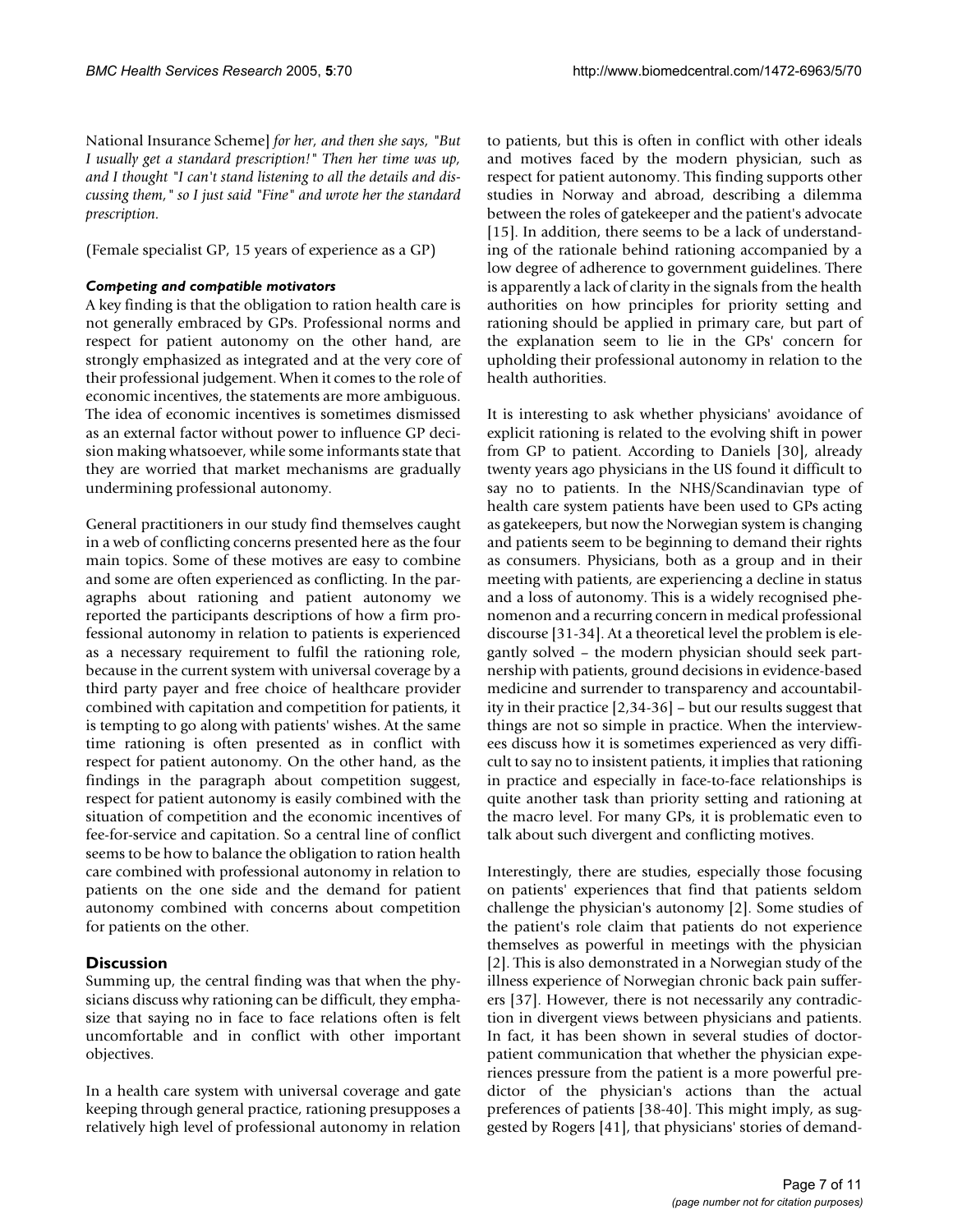ing patients are sometimes an excuse when the actual explanation is to be found in private economic motives or low awareness of the need for rationing. Elston [36], in her criticism of the deprofessionalisation thesis, also supports this view. She claims that the so-called deprofessionalisation and alleged loss of power of the medial profession is exaggerated. It is not so much a question of whether physicians are capable of carrying out rationing as whether they want to. Likewise Frankel and colleagues [42] suggest that part of the claims of unsatisfied demand in the NHS spring from professional self interest of the NHS-employees.

The ethics of the profession still emphasise that to be a physician is not like other jobs, and the altruistic professional is contrasted with the amoral and therefore untrustworthy expert governed by market forces [43,44]. In this context, being a physician is still presented as a vocation to do good, as an art of caring for the individual patient's needs. The physician as rationing agent is less discussed. The introduction of "anti-professional" incentives such as external surveillance and control as well as the incentives of consumerism can be viewed as the start of a negative spiral [36], as some of the interviewees also indicate. At the same time the modern physician is expected to respect patients' or consumers' autonomy in clinical decision making and to practise patient-centred medicine, which is associated with more satisfied patients and a better health outcome [44,45]. According to this influential research, in clinical decision making the physician should also consider the patient's experience of the symptoms and include such subjective factors in addition to the biomedical facts. Keeping this context in mind it is not difficult to comprehend the informants' ambiguous attitudes toward increasing consumerism in health care and why professional autonomy might be experienced as a competing concern to patient autonomy.

#### *Strengths and limitations of the study*

Focus groups were chosen in preference to other qualitative methodologies because they have been shown to be a useful method of revealing attitudes to complex and sensitive topics [46], partly because the more reserved participants are encouraged by participants who are less inhibited [53]. Participants should have a similar background in relation to the topic to be discussed. In a group of peers where the participants are in the majority, it appears that they are more able and willing to clarify and express thoughts that are difficult to reveal in one-to-one interviews [47,48]. This enhances the common ground and clarifies the prevailing opinions within the specific group under study, as well as the rationale behind them. Thus the focus group interview has been reported to have advantages when the purpose is to reveal common norms in groups of peers, as for example professional groups

[53]. On the other hand, focus groups may not be suitable for exploring individual opinions that diverge from group norms [53]. The group context will sometimes scare participants from voicing disagreement.

The main purpose of this study was to reveal common experiences and professional culture regarding the gatekeeper role rather than to investigate individual cases or register the whole spectre of opinions. We therefore decided that focus groups would be more appropriate than for instance individual interviews. we did, however, decide to register how much each participant spoke during the focus group meetings to get an indication of the level of dissent voiced in the groups. We found that the proportion of speech varied extensively between participants, and that those who expressed the strongest opinions spoke the most. This picture is in agreement with our general impressions of the interviews, and it appears that the participants were not afraid of confronting each other's opinions. While it would also have been an advantage to know what was left unspoken, The GPs seem to have a strong feeling of professional loyalty that might have prevented interviewees from revealing opinions that are at odds with the collegial culture. It is therefore doubtful whether this type of data would have emerged if we had had the opportunity to interview all the participants individually afterwards.

Focus groups have a limited value in drawing conclusions on the distribution of different opinions in the population. The sample of GPs participating in these interviews is similar to the general populations of Norwegian GPs according to a few measurable characteristics, as we have described elsewhere [22]. However this is not a randomised sample and we are not aiming at calculating the proportion of Norwegian GPs that would agree with one or all of the arguments presented here. Rather it is reasonable to expect that our interpretations shed light on some of the important elements that influence the countless daily rationing decisions made by modern GPs.

During the interviews there were several indications that we had struck on a sensitive subject with our focus on discretionary choices and how physicians are influenced by patients and economic incentives. In some sense we were questioning their professional autonomy. A fairly recent study by Pearson and Hyams suggests that physicians are reluctant to discuss conflicts of interest in medical decision making [49]. It might be argued that our role in the groups was adding to the complications of a difficult topic. Though not explicitly stated, our introduction and the context of the study, (we were funded by the Ministry of Health through the Norwegian research council to assess how the influence of the patient-list system affects rationing – decisions), gave the participants reason to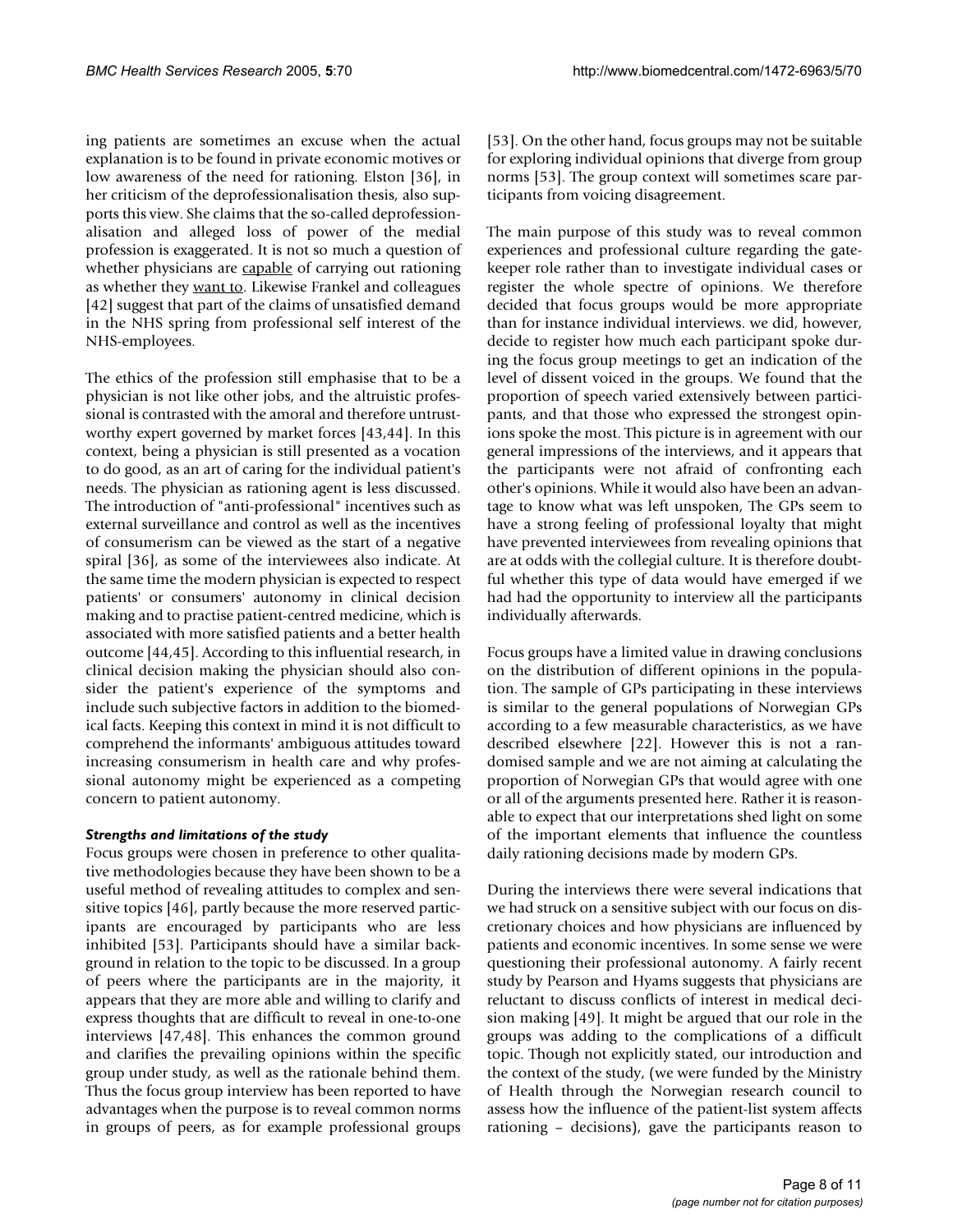believe that we could be promoting the need to ration health care and would expect the GPs to be rationing agents in accordance with governmental policy and guidelines.

One indication that the topic was felt to be uncomfortable appears when contrasting the initial answers with the statements made as the participants engaged in group discussion. Several times participants started out by rejecting the focus of the study as irrelevant to their own practice experience. Others said that they did not experience any form of predicament themselves as they were simply practising medicine and were not influenced by economic or other external factors in their discretionary choices. In spite of the slow start of the interviews, we found that attitudes changed throughout each interview from at times quite robust and categorical negative responses to the question of possible dilemmas in medical decision making to a more nuanced and positive response and enthusiastic discussion as the interview proceeded. An equivalent response is reported by Marshall et al. in a focus group study of quality assessment in primary care [50]. Marshall et al. term this "initial vs. considered response". It may well be argued that what we observe is simply a sign of the participants considering the questions in depth for the first time and thus changing their answers. This may also be a characteristic quality of the group process that, together with the comfort of being among peers and outnumbering the researchers, explains why group interviews are an appropriate tool for studying sensitive topics.

We interpret the contradictions and initial unwillingness to discuss discretionary choice as a sign of conflicting ideals, of which the participants are either conscious or not. It is apparent that it is not unproblematic morally to be influenced by economic incentives, and even being influenced by patients' wishes seems to be difficult to acknowledge.

A limitation of the study is that it does not give us any certain knowledge about the actual behaviour of the physicians. Informants may not describe their actions correctly, either because they are unaware of or do not remember their own pattern of actual choices or because they do not wish to reveal them [51] and according to Fernadez et al. [52] GPs consider it legitimate to be influenced by professional standards while to be influenced by financial incentives is not considered legitimate. In this Spanish survey, the responding GPs considered that they were most influenced by the most legitimate factors and least influenced by the least legitimate factors.

A final point to keep in mind is that since rationing as a subject was introduced by the researchers as part of the stated starting point for the group discussions, it is not possible on the basis of these data to estimate how much of the physicians' consciousness is devoted to rationing in their daily practice.

# **Conclusion**

Based on the discussions within our selection of Norwegian general practitioners, we extract some competing concerns that complicate rationing decisions in primary care and make it difficult to say no to patients who insist on receiving services even when their demands are in conflict with a commitment to legitimate and fair resource allocation. Two central dilemmas are:

• It is often experienced as difficult to make rationing decisions within the context of patient centred medicine

• The current economic incentives do not combine well with making rationing decisions.

Although we do not claim that the informants in this study are representative of GPs everywhere and the findings in this study must be interpreted within the special organisational context of the current Norwegian primary care system, we still believe that it yields interesting knowledge about how different concerns are balanced against one another. The main factors we found influencing these GPs are quite similar to what other studies find both in the Norway and abroad. This and other studies suggest that in a publicly financed health care system we need a better understanding of the relationship between incentives used in the management of primary care, increasing patient autonomy and the willingness among physicians to contribute to efficient, fair and legitimate resource allocation.

# **Competing interests**

The author(s) declare that they have no competing interests.

# **Authors' contributions**

BC designed the study. BC and OFN collected and analysed the data. BC drafted the manuscript. BC and OFN revised and finally approved the manuscript.

# **Acknowledgements**

The study was financed by the Research Council of Norway.

# **References**

- 1. H Hope T, Hicks N, Reynolds DJM, Crisp R, Griffiths Sope T: [Ration](http://www.ncbi.nlm.nih.gov/entrez/query.fcgi?cmd=Retrieve&db=PubMed&dopt=Abstract&list_uids=9774299)[ing and the health authority.](http://www.ncbi.nlm.nih.gov/entrez/query.fcgi?cmd=Retrieve&db=PubMed&dopt=Abstract&list_uids=9774299) *BMJ* 1998, 317(7165):1067-1069.
- 2. Coulter A: **Partnerships with patients: the pros and cons of shared clinical decision-making.** *Journal of Health Services Research and Policy* 1997, **2(2):**112-21.
- 3. Scott A: **Economics of General Practice.** In *Handbook of Health Economics* Edited by: Culyer AJ, Newhouse JP. Amsterdam, Elsevier Science; 2000:1175-1200.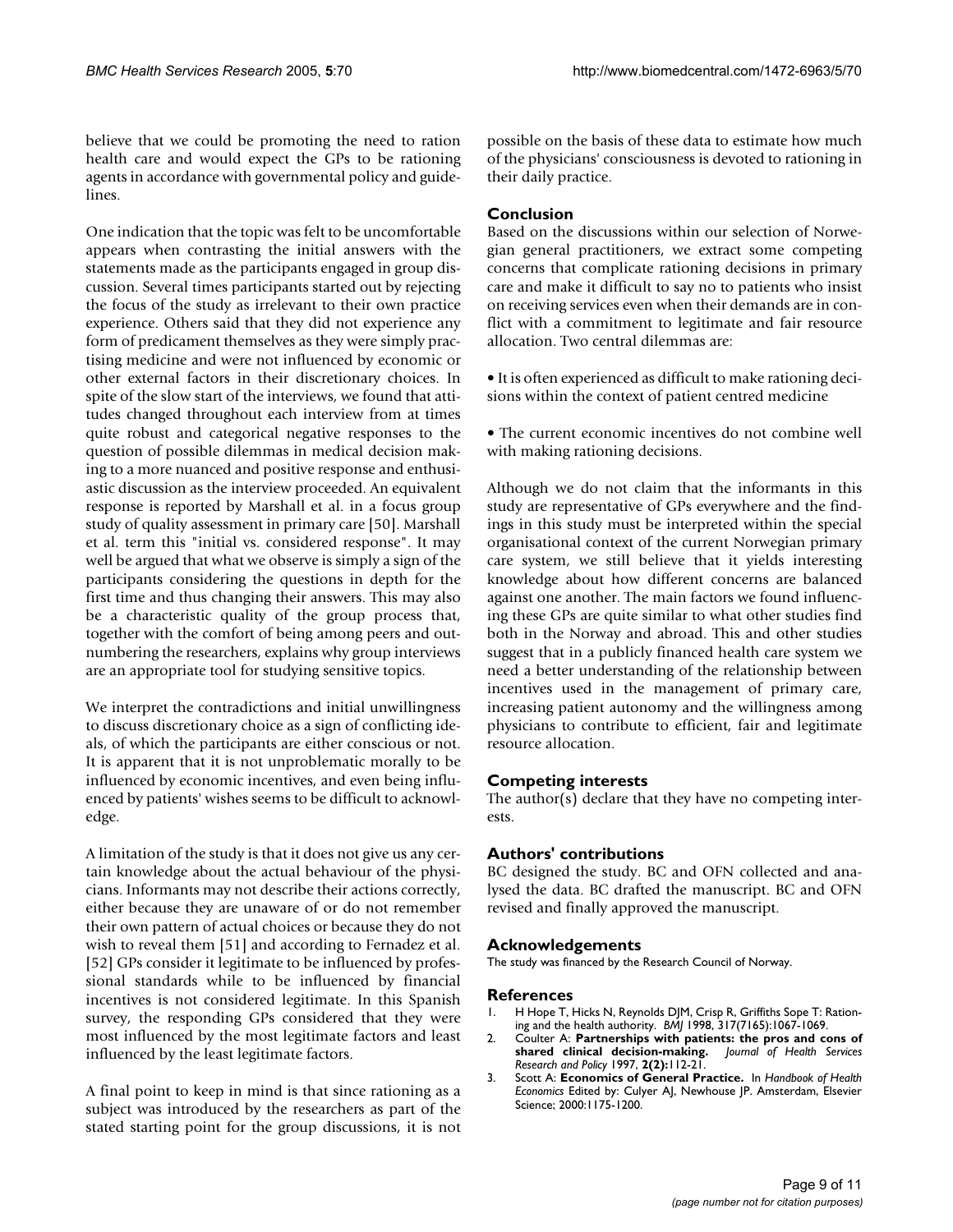- 4. Baines DL, Tolley KH, Whynes DK: **The ethics of resource allocation: The views of general practitioners in Lincolnshire, UK.** *Social Science & Medicine* 1998, **47(10):**1555-64.
- 5. Forrest CB: **[Primary care in the United States: Primary care](http://www.ncbi.nlm.nih.gov/entrez/query.fcgi?cmd=Retrieve&db=PubMed&dopt=Abstract&list_uids=12663407) [gatekeeping and referrals: effective filter or failed experi](http://www.ncbi.nlm.nih.gov/entrez/query.fcgi?cmd=Retrieve&db=PubMed&dopt=Abstract&list_uids=12663407)[ment?](http://www.ncbi.nlm.nih.gov/entrez/query.fcgi?cmd=Retrieve&db=PubMed&dopt=Abstract&list_uids=12663407)** *BMJ* 2003, **326(7391):**692-5.
- 6. Willems DL: **[Balancing rationalities: gatekeeping in health](http://www.ncbi.nlm.nih.gov/entrez/query.fcgi?cmd=Retrieve&db=PubMed&dopt=Abstract&list_uids=11233373) [care.](http://www.ncbi.nlm.nih.gov/entrez/query.fcgi?cmd=Retrieve&db=PubMed&dopt=Abstract&list_uids=11233373)** *Journal of Medical Ethics* 2001, **27:**25-9.
- 7. Mechanic D: **Health Care, Rationing of.** In *International Encyclopedia of the Social & Behavioral Sciences* Oxford, Elsevier Science; 2001:6534-7.
- 8. Norheim OF: **Clinical guidelines. Health care rationing and accountability for reasonableness.** In *Clinical Guidelines: Law, Policy and Practice* Edited by: Tingle J, Foster C. London, Cavendish Publ; 2002:161-80.
- 9. Folland S, Goodman AC, Stano M: *The economics of health and health care* New Jersey: Prentice-Hall; 1997:603.
- 10. Drummond M, Stoddart G, Torrance G: *Methods for the economic evaluation of health care programmes* Oxford, Oxford University Press; 1997.
- 11. Emanuel EJ, Emanuel LL: **[Four models of the physician-patient](http://www.ncbi.nlm.nih.gov/entrez/query.fcgi?cmd=Retrieve&db=PubMed&dopt=Abstract&list_uids=1556799) [relationship.](http://www.ncbi.nlm.nih.gov/entrez/query.fcgi?cmd=Retrieve&db=PubMed&dopt=Abstract&list_uids=1556799)** *JAMA* 1992, **267(16):**2221-6.
- 12. Rogers WA: **[Whose autonomy? Which choice? A study of](http://www.ncbi.nlm.nih.gov/entrez/query.fcgi?cmd=Retrieve&db=PubMed&dopt=Abstract&list_uids=11906978) [GPs' attitudes towards patient autonomy in the manage](http://www.ncbi.nlm.nih.gov/entrez/query.fcgi?cmd=Retrieve&db=PubMed&dopt=Abstract&list_uids=11906978)[ment of low back pain.](http://www.ncbi.nlm.nih.gov/entrez/query.fcgi?cmd=Retrieve&db=PubMed&dopt=Abstract&list_uids=11906978)** *Fam Pract* 2002, **19(2):**140-5.
- 13. Szasz TS, Hollender MH: **A Contribution to the Philosophy of Medicine. The Basic Models of the Doctor-Patient Relationship.** *Archives of Internal Medicine* 1956, **97:**585-92.
- 14. **The Norwegian Medical Association. Etiske regler for leger (Ethical guidelines for physicians) 1961, 2002** [[http://](http://www.legeforeningen.no/index.gan?id=485) [www.legeforeningen.no/index.gan?id=485](http://www.legeforeningen.no/index.gan?id=485)]
- 15. Arnesen T, Fredriksen S: **[Coping with obligations towards](http://www.ncbi.nlm.nih.gov/entrez/query.fcgi?cmd=Retrieve&db=PubMed&dopt=Abstract&list_uids=7674280) [patient and society: an empirical study of attitudes and prac](http://www.ncbi.nlm.nih.gov/entrez/query.fcgi?cmd=Retrieve&db=PubMed&dopt=Abstract&list_uids=7674280)[tice among Norwegian physicians.](http://www.ncbi.nlm.nih.gov/entrez/query.fcgi?cmd=Retrieve&db=PubMed&dopt=Abstract&list_uids=7674280)** *Journal of Medical Ethics* 1995, **21:**158-61.
- 16. Ayres PJ: **Rationing health care: Views from general practice.** *Social Science & Medicine* 1996, **42(7):**1021-5.
- 17. Bindman AB, Majeed A: **[Primary care in the United States:](http://www.ncbi.nlm.nih.gov/entrez/query.fcgi?cmd=Retrieve&db=PubMed&dopt=Abstract&list_uids=12649238) [Organisation of primary care in the United States.](http://www.ncbi.nlm.nih.gov/entrez/query.fcgi?cmd=Retrieve&db=PubMed&dopt=Abstract&list_uids=12649238)** *BMJ* 2003, **326(7390):**631-4.
- 18. Gulbrandsen P, Førde R, Aasland OG: **[Hvordan har legen det som](http://www.ncbi.nlm.nih.gov/entrez/query.fcgi?cmd=Retrieve&db=PubMed&dopt=Abstract&list_uids=12362710) [portvakt? \(What does it feel like to be a gatekeeper?\).](http://www.ncbi.nlm.nih.gov/entrez/query.fcgi?cmd=Retrieve&db=PubMed&dopt=Abstract&list_uids=12362710)** *Tidsskr Nor Laegeforen* 2002, **122:**1874-9.
- 19. **Helsedepartementet. Hovedtrekk i fastlegeordningen etter to og et halvt år – foreløpig oppsummering av statusrapport. (The Ministry of Health: Summarising two-years' report of the Regular General Practitioner Scheme) 2002** [[http://](http://odin.dep.no/hod/norsk/publ/rapporter/042071-990397/dok-bn.html) [odin.dep.no/hod/norsk/publ/rapporter/042071-990397/dok-bn.html](http://odin.dep.no/hod/norsk/publ/rapporter/042071-990397/dok-bn.html)]
- 20. Treweek S, Flottorp S, Fretheim A, Håvelsrud K, Kristoffersen DT, Oxman A, *et al.*: **[Retningslinjer for allmennpraksis – blir de lest](http://www.ncbi.nlm.nih.gov/entrez/query.fcgi?cmd=Retrieve&db=PubMed&dopt=Abstract&list_uids=15702152) [og blir de brukt? \(Guidelines in general practice: are they](http://www.ncbi.nlm.nih.gov/entrez/query.fcgi?cmd=Retrieve&db=PubMed&dopt=Abstract&list_uids=15702152) [read and are they used?\).](http://www.ncbi.nlm.nih.gov/entrez/query.fcgi?cmd=Retrieve&db=PubMed&dopt=Abstract&list_uids=15702152)** *Tidsskr Nor Laegeforen* 2005, **125:**300-3.
- 21. **Pasientrettighetsloven (The Patients' Rights Act. Act of 2. July 1999 no. 63 relating to Patients' Rights) 1993. Oslo: Royal Ministry of Health and Social Affairs, 1993** [[http://](http://odin.dep.no/odinarkiv/norsk/dep/nedlagt/shd/2001/eng/030071-200002/dok-bn.html) [odin.dep.no/odinarkiv/norsk/dep/nedlagt/shd/2001/eng/030071-](http://odin.dep.no/odinarkiv/norsk/dep/nedlagt/shd/2001/eng/030071-200002/dok-bn.html) [200002/dok-bn.html\]](http://odin.dep.no/odinarkiv/norsk/dep/nedlagt/shd/2001/eng/030071-200002/dok-bn.html)
- 22. Carlsen B, Norheim OF: **[Introduction of the patient-list system](http://www.ncbi.nlm.nih.gov/entrez/query.fcgi?cmd=Retrieve&db=PubMed&dopt=Abstract&list_uids=14695070) [in general practice: Changes in Norwegian physicians' per](http://www.ncbi.nlm.nih.gov/entrez/query.fcgi?cmd=Retrieve&db=PubMed&dopt=Abstract&list_uids=14695070)[ception of their gatekeeper role.](http://www.ncbi.nlm.nih.gov/entrez/query.fcgi?cmd=Retrieve&db=PubMed&dopt=Abstract&list_uids=14695070)** *Scandinavian Journal of Primary Health Care* 2003, **21(4):**209-13.
- 23. Kristiansen IS: **Factors affecting doctor's decision making.** In *PHD thesis* Tromsø, University of Tromsø, Institute of Community Medicine; 1996.
- 24. Arnesen TM: **Counting health? A critical analysis of Cost Utility Analysis as a tool for setting priorities in health.** In *PhD thesis* Oslo, The University of Oslo, Faculty of Medicine; 2004.
- 25. Lian AS, Røttingen JA: **[Legen homo economicus eller homo](http://www.ncbi.nlm.nih.gov/entrez/query.fcgi?cmd=Retrieve&db=PubMed&dopt=Abstract&list_uids=12555612) [sociologicus? \(The physician – homo economicus or homo](http://www.ncbi.nlm.nih.gov/entrez/query.fcgi?cmd=Retrieve&db=PubMed&dopt=Abstract&list_uids=12555612) [sociologicus?\).](http://www.ncbi.nlm.nih.gov/entrez/query.fcgi?cmd=Retrieve&db=PubMed&dopt=Abstract&list_uids=12555612)** *Tidsskr Nor Laegeforen* 2002, **122:**1682-5.
- 26. Kassirer JP: **[Managed care and the morality of the market](http://www.ncbi.nlm.nih.gov/entrez/query.fcgi?cmd=Retrieve&db=PubMed&dopt=Abstract&list_uids=7776996)[place.](http://www.ncbi.nlm.nih.gov/entrez/query.fcgi?cmd=Retrieve&db=PubMed&dopt=Abstract&list_uids=7776996)** *N Engl J Med* 1995, **333(1):**50-2.
- 27. Ritchie J, Spencer L: **Qualitative data analysis for applied policy research.** In *Analyzing qualitative data* Edited by: Bryman A, Burgess RG. London, Routledge; 2001:173-194.
- 28. Naylor CD: **Grey zones of clinical practice: some limits to evidence-based medicine.** *The Lancet* 1995, **345(8953):**840-2.
- 29. Kvale S: *Interviews. An introduction to qualitative research interviewing* Thousand Oaks: SAGE Publications; 1996.
- 30. Daniels N: **[Why saying no to patients in the United States is](http://www.ncbi.nlm.nih.gov/entrez/query.fcgi?cmd=Retrieve&db=PubMed&dopt=Abstract&list_uids=3702945) [so hard. Cost containment, justice, and provider autonomy.](http://www.ncbi.nlm.nih.gov/entrez/query.fcgi?cmd=Retrieve&db=PubMed&dopt=Abstract&list_uids=3702945)** *N Engl J Med* 1986, **314(21):**1380-3.
- 31. Wilsford D: **[States facing interests: struggles over health care](http://www.ncbi.nlm.nih.gov/entrez/query.fcgi?cmd=Retrieve&db=PubMed&dopt=Abstract&list_uids=8530769) [policy in advanced, industrial democracies.](http://www.ncbi.nlm.nih.gov/entrez/query.fcgi?cmd=Retrieve&db=PubMed&dopt=Abstract&list_uids=8530769)** *Journal of Health Politics, Policy and Law* 1995, **20(3):**571-613.
- 32. Steinhart B: **[Patient autonomy: evolution of the doctor](http://www.ncbi.nlm.nih.gov/entrez/query.fcgi?cmd=Retrieve&db=PubMed&dopt=Abstract&list_uids=12010448)[patient relationship.](http://www.ncbi.nlm.nih.gov/entrez/query.fcgi?cmd=Retrieve&db=PubMed&dopt=Abstract&list_uids=12010448)** *Haemophilia* 2002, **8(3):**441-6.
- 33. Lupton D: **Doctors on the medical profession.** *Sociology of Health & Illness* 1997, **19(4):**480-97.
- 34. Light DW, Aasland OG: **[Den nye legerollen kvalitet, åpenhet](http://www.ncbi.nlm.nih.gov/entrez/query.fcgi?cmd=Retrieve&db=PubMed&dopt=Abstract&list_uids=12830270) [og tillit \(Towards a new professionalism in medicine: Qual](http://www.ncbi.nlm.nih.gov/entrez/query.fcgi?cmd=Retrieve&db=PubMed&dopt=Abstract&list_uids=12830270)[ity, value and trust\).](http://www.ncbi.nlm.nih.gov/entrez/query.fcgi?cmd=Retrieve&db=PubMed&dopt=Abstract&list_uids=12830270)** *Tidsskr Nor Laegeforen* 2003, **123:**1870-3.
- 35. Little P, Everitt H, Williamson I, Warner G, Moore M, Gould C, *et al.*: **Observational study of effect of patient centredness and pos**[itive approach on outcomes of general practice consulta](http://www.ncbi.nlm.nih.gov/entrez/query.fcgi?cmd=Retrieve&db=PubMed&dopt=Abstract&list_uids=11668137)**[tions.](http://www.ncbi.nlm.nih.gov/entrez/query.fcgi?cmd=Retrieve&db=PubMed&dopt=Abstract&list_uids=11668137)** *BMJ* 2001, **323(7318):**908-11.
- 36. Elston MA: **The politics of professional power: medicine in a changing health service.** In *The Sociology of the Health Service* Edited by: Gabe J, Calnan M, Bury M. London, Routledge; 1991:58-88.
- 37. Glenton C: **Chronic back pain sufferers striving for the sick role.** *Social Science & Medicine* 2003, **57(11):**2243-52.
- 38. Britten N: **[Patients' expectations of consultations.](http://www.ncbi.nlm.nih.gov/entrez/query.fcgi?cmd=Retrieve&db=PubMed&dopt=Abstract&list_uids=14976072)** *BMJ* 2004, **328(7437):**416-17.
- 39. Little P, Dorward M, Warner G, Stephens K, Senior J, Moore M: **Importance of patient pressure and perceived pressure and [perceived medical need for investigations, referral, and pre](http://www.ncbi.nlm.nih.gov/entrez/query.fcgi?cmd=Retrieve&db=PubMed&dopt=Abstract&list_uids=14966079)[scribing in primary care: nested observational study.](http://www.ncbi.nlm.nih.gov/entrez/query.fcgi?cmd=Retrieve&db=PubMed&dopt=Abstract&list_uids=14966079)** *BMJ* 2004, **328(7437):**444.
- 40. Cockburn J, Pit S: **[Prescribing behaviour in clinical practice:](http://www.ncbi.nlm.nih.gov/entrez/query.fcgi?cmd=Retrieve&db=PubMed&dopt=Abstract&list_uids=9329308) [patients' expectations and doctors' perceptions of patients'](http://www.ncbi.nlm.nih.gov/entrez/query.fcgi?cmd=Retrieve&db=PubMed&dopt=Abstract&list_uids=9329308) [expectations – a questionnaire study.](http://www.ncbi.nlm.nih.gov/entrez/query.fcgi?cmd=Retrieve&db=PubMed&dopt=Abstract&list_uids=9329308)** *BMJ* 1997, **315(7107):**520-523.
- 41. Rogers WA: **[Whose autonomy? Which choice? A study of](http://www.ncbi.nlm.nih.gov/entrez/query.fcgi?cmd=Retrieve&db=PubMed&dopt=Abstract&list_uids=11906978) [GPs' attitudes towards patient autonomy in the manage](http://www.ncbi.nlm.nih.gov/entrez/query.fcgi?cmd=Retrieve&db=PubMed&dopt=Abstract&list_uids=11906978)[ment of low back pain.](http://www.ncbi.nlm.nih.gov/entrez/query.fcgi?cmd=Retrieve&db=PubMed&dopt=Abstract&list_uids=11906978)** *Fam Pract* 2002, **19(2):**140-5.
- 42. Frankel S, Ebrahim S, Davey Smith G, New B: **[The limits to](http://www.ncbi.nlm.nih.gov/entrez/query.fcgi?cmd=Retrieve&db=PubMed&dopt=Abstract&list_uids=10875836) [demand for health care Commentary: An open debate is not](http://www.ncbi.nlm.nih.gov/entrez/query.fcgi?cmd=Retrieve&db=PubMed&dopt=Abstract&list_uids=10875836) [an admission of failure.](http://www.ncbi.nlm.nih.gov/entrez/query.fcgi?cmd=Retrieve&db=PubMed&dopt=Abstract&list_uids=10875836)** *BMJ* 2000, **321(7252):**40-45.
- 43. Koehn D: *The ground of professional ethics* London, Routledge; 1994.
- Mead N, Bower P: Patient-centredness: a conceptual frame**work and review of the empirical literature.** *Social Science & Medicine* 2000, **51(7):**1087-1110.
- 45. Street RLJ, Krupat E, Bell RA, Kravitz RL, Haidet P: **[Beliefs about](http://www.ncbi.nlm.nih.gov/entrez/query.fcgi?cmd=Retrieve&db=PubMed&dopt=Abstract&list_uids=12911642) [control in the physician-patient relationship: effect on com](http://www.ncbi.nlm.nih.gov/entrez/query.fcgi?cmd=Retrieve&db=PubMed&dopt=Abstract&list_uids=12911642)[munication in medical encounters.](http://www.ncbi.nlm.nih.gov/entrez/query.fcgi?cmd=Retrieve&db=PubMed&dopt=Abstract&list_uids=12911642)** *Journal of General Internal Medicine* 2003, **18(8):**609-16.
- 46. Basch CE: **[Focus group interview: An underutilized research](http://www.ncbi.nlm.nih.gov/entrez/query.fcgi?cmd=Retrieve&db=PubMed&dopt=Abstract&list_uids=3319971) [technique for improving theory and practice in health educa](http://www.ncbi.nlm.nih.gov/entrez/query.fcgi?cmd=Retrieve&db=PubMed&dopt=Abstract&list_uids=3319971)[tion.](http://www.ncbi.nlm.nih.gov/entrez/query.fcgi?cmd=Retrieve&db=PubMed&dopt=Abstract&list_uids=3319971)** *Health Education Quarterly* 1987, **14:**411-48.
- 47. Kahan JP: **Focus groups as a tool for policy analysis.** *Analysis of Social Issues and Public Policy* 2001:129-146.
- 48. Farquhar C: **Are focus groups suitable for "sensitive" topics?** In *Developing focus group research: politics, theory and practice* Edited by: Barbour R, Kitzinger JI. London: Sage; 1999.
- 49. Pearson SD, Hyams T: **[Talking about money: How primary care](http://www.ncbi.nlm.nih.gov/entrez/query.fcgi?cmd=Retrieve&db=PubMed&dopt=Abstract&list_uids=11903778) [physicians respond to a patient's question about financial](http://www.ncbi.nlm.nih.gov/entrez/query.fcgi?cmd=Retrieve&db=PubMed&dopt=Abstract&list_uids=11903778) [incentives.](http://www.ncbi.nlm.nih.gov/entrez/query.fcgi?cmd=Retrieve&db=PubMed&dopt=Abstract&list_uids=11903778)** *Journal of General Internal Medicine* 2002, **17(1):**75-80.
- 50. Marshall MN, Hiscock J, Sibbald B: **[Attitudes to the public release](http://www.ncbi.nlm.nih.gov/entrez/query.fcgi?cmd=Retrieve&db=PubMed&dopt=Abstract&list_uids=12458248) [of comparative information on the quality of general prac](http://www.ncbi.nlm.nih.gov/entrez/query.fcgi?cmd=Retrieve&db=PubMed&dopt=Abstract&list_uids=12458248)[tice care: qualitative study.](http://www.ncbi.nlm.nih.gov/entrez/query.fcgi?cmd=Retrieve&db=PubMed&dopt=Abstract&list_uids=12458248)** *BMJ* 2002, **325(7375):**1278.
- 51. Bernard HR, Killworth P, Kronenfeld D, Sailer L: **The Problem of Informant Accuracy: The Validity of Retrospective Data.** *Annual Review of Anthropology* 1984, **13:**495-517.
- 52. Fernandez LAL, Martin JMJ, del Castillo JdDL, Gaspar OS, Millan JIM, Lozano MJP, *et al.*: **[Sources of influence on medical practice.](http://www.ncbi.nlm.nih.gov/entrez/query.fcgi?cmd=Retrieve&db=PubMed&dopt=Abstract&list_uids=10890875)** *J Epidemiol Community Health* 2000, **54(8):**623-630.
- 53. Kitzinger J: **[Qualitative Research: Introducing focus groups.](http://www.ncbi.nlm.nih.gov/entrez/query.fcgi?cmd=Retrieve&db=PubMed&dopt=Abstract&list_uids=7633241)** *BMJ* 1995, **311(7000):**299-302.